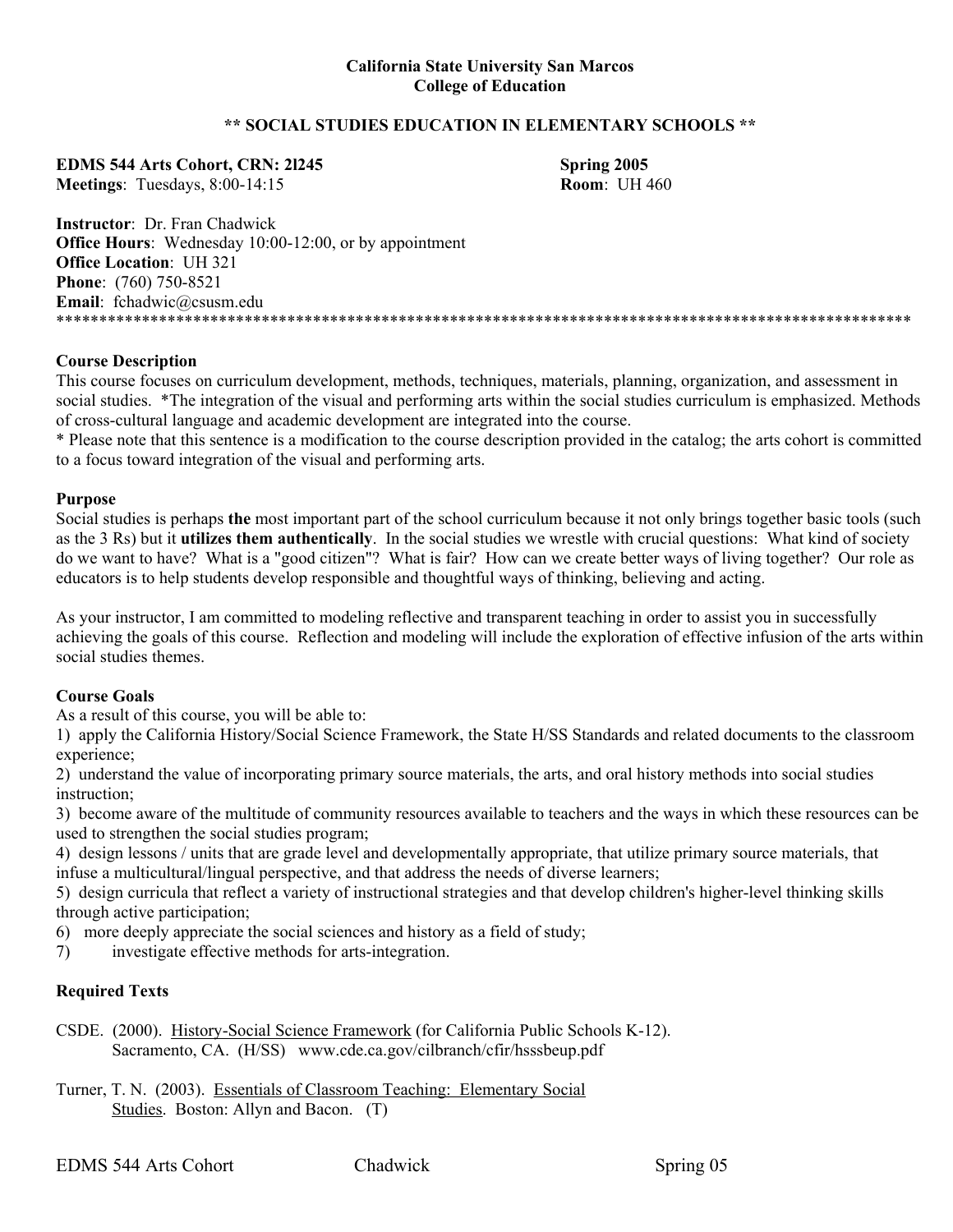*Additional readings from previously purchased, Successful Inclusive Teaching by Joyce Choate and handouts provided by the instructor will be required.* 

# **Recommended Texts**

California State Department of Education (2003). California Visual and Performing Arts Standards Grades K-12.

California Geographic Alliance-North (2000). California Atlas. George Cram Company, Inc. (CA)

# **Professionalism/Dispositions**

Because this course is part of an accredited program that leads to professional certification, students are expected to demonstrate behavior consistent with a professional career. Lack of professionalism in any of the following areas **will alter the final grade**:

1. Attend all class meetings. More than one absence will lower your grade in the following manner: the final grade will drop by one-third letter for every absence. The College of Education Attendance Policy (stated on page 7) will be followed. Serious illness or other emergencies will be evaluated on a case-by-case basis. If you will miss a class session*,* please notify the instructor in writing (email) as soon as possible.

2. Arrive on time just as you would at a school site. Late arrivals to and early departures from class are not acceptable, and will result in a drop in the final grade.

3. Interact professionally and collaborate responsibly with your colleagues and professor. Teacher education is a professional preparation program and students will be expected to adhere to standards of dependability, and academic honesty. Prepare carefully for class, and be ready to discuss readings and assignments thoughtfully.

4. Each written assignment is expected to have a clear organizational presentation and be free of grammar, punctuation and spelling errors. There will be a reduction in points for grammar, punctuation and spelling errors.

5. Complete all assignments on time. Late assignments will receive a 20% reduction in points for each day late. Occasionally a student may be asked to revise an assignment. If so, the revised work must be submitted no later than one week after it was returned and may not be eligible for full credit. If you are absent when an assignment is due, you may submit the work via email (except for Physical Model) so that it is not counted late. Please request return receipt from your toolbar when submitting an assignment via email due to absence. Receipt of the assignment will be returned by the instructor if the student utilizes the return receipt when assignment was emailed.

# **California Commission on Teacher Credentialing**

# **Standards Alignment:**

The course objectives, assignments, and assessments have been aligned with the CTC standards for the Multiple Subjects Credential. Be sure to incorporate artifacts from this class into your final comprehensive portfolio.

# **Teacher Performance Expectation Competencies (TPE)**

The course objectives, assignments, and assessments have been aligned with the CTC standards for the Multiple Subject Credential. This course is designed to help those seeking a California teaching credential to develop the skills, knowledge and attitudes necessary to assist schools and districts in implementing effective programs for all students. The successful candidate will be able to merge theory and practice in order to realize a comprehensive and extensive educational program for all students. You will be required to formally address the following TPE's in this course:

# **TPE #1A: Subject Specific Pedagogical Skills for History/Social Science**

During interrelated activities in program coursework and fieldwork, MS candidates learn to: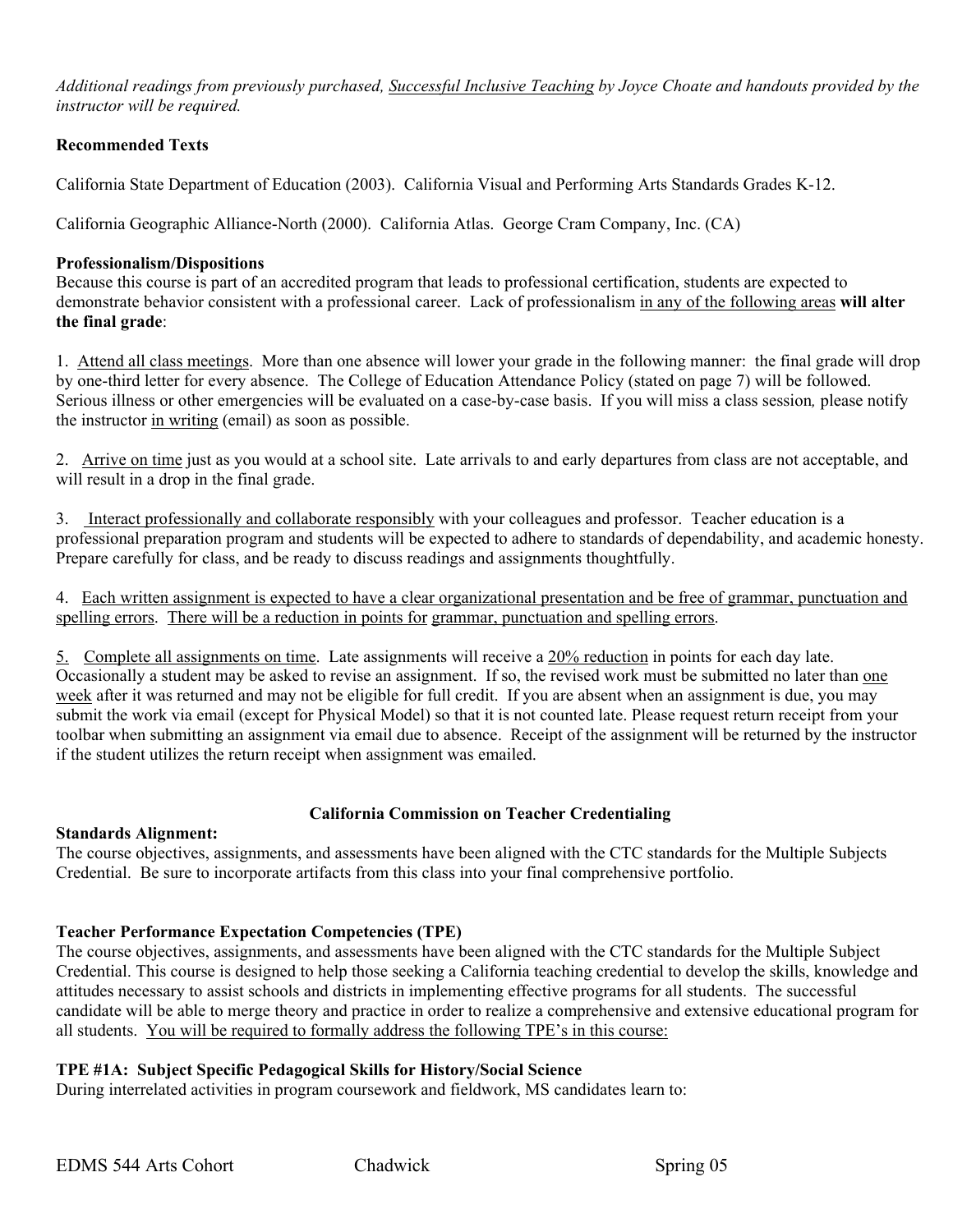- teach state-adopted academic content standards for students in H/SS while helping students to learn and use basic analysis skills;
- enrich the study of social studies by drawing on social science concepts, case studies and cross-cultural activities;
- incorporate basic critical thinking skills and study skills into content-based instruction; and
- utilize active forms of social studies learning, including simulations, debates, research activities and cooperative projects.

MS candidates begin to interrelate ideas and information within and across history/social science and other subject areas.

EDMS 544 will also take primary responsibility for addressing the content of TPE 11.

## **TPE #11: The Social Environment**

Candidates for a Teaching Credential develop and maintain clear expectations for academic and social behavior. The candidates promote student effort and engagement and create a positive climate for learning. They know how to write and implement a student discipline plan. They know how to establish rapport with all students and their families for supporting academic and personal success through caring, respect, and fairness. Candidates respond appropriately to sensitive issues and classroom discussions. They help students learn to work responsibly with others and independently. Based on observations of students and consultation with other teachers, the candidate recognizes how well the social environment maximizes academic achievement for all students and makes necessary changes.

# **CLAD Competencies** supported by this course:

Part 3: Culture and Cultural Diversity

- I.A. Definitions of culture I.C. Intragroup differences
- I.D. Physical geography and its effects on culture

II.A What teachers should learn about their students II.B. How teachers can learn about their students

II.C. How teachers can use what they learn about their students (culturally responsive pedagogy)

IV.A. Historical perspectives IV.B. Demography

IV.C. Migration and Immigration

III.A. Concepts of cultural contact III.D. Strategies for conflict resolution

The Teacher Performance Expectations and CLAD Competencies identified above are addressed in EDMS 544 through class discussions, activities, oral/visual presentations, and written assignments.

# **ASSIGNMENTS**

*Detailed instructions for some course assignments will also be handed out in class.* 

# *Reading Response Journal 15%*

The assigned readings provide an important foundation for your increasing understanding of how to effectively teach social studies. To aid you in remembering the readings, and assist you with meaningful class participation, you are asked to respond to each reading assignment by coming to class with an entry in your reading response journal (Blue Book) summarizing key points from the assigned reading for that day. Response journals will be checked randomly and may be collected at the professor's discretion. Understand that full points for the journal may only be received if student has responded in writing by the date indicated in schedule. Response journals may also be referenced by you to answer open-ended prompts about assigned readings. Please structure each page with:

- (1) reading identification (T:8, for example),
- (2) key points from the reading (you may include graphics),
- (3) a paragraph toward the bottom that connects the reading to your perspectives/ experience,
- (4) one question that the reading assignment prompts you to ask as you think deeper about the issue.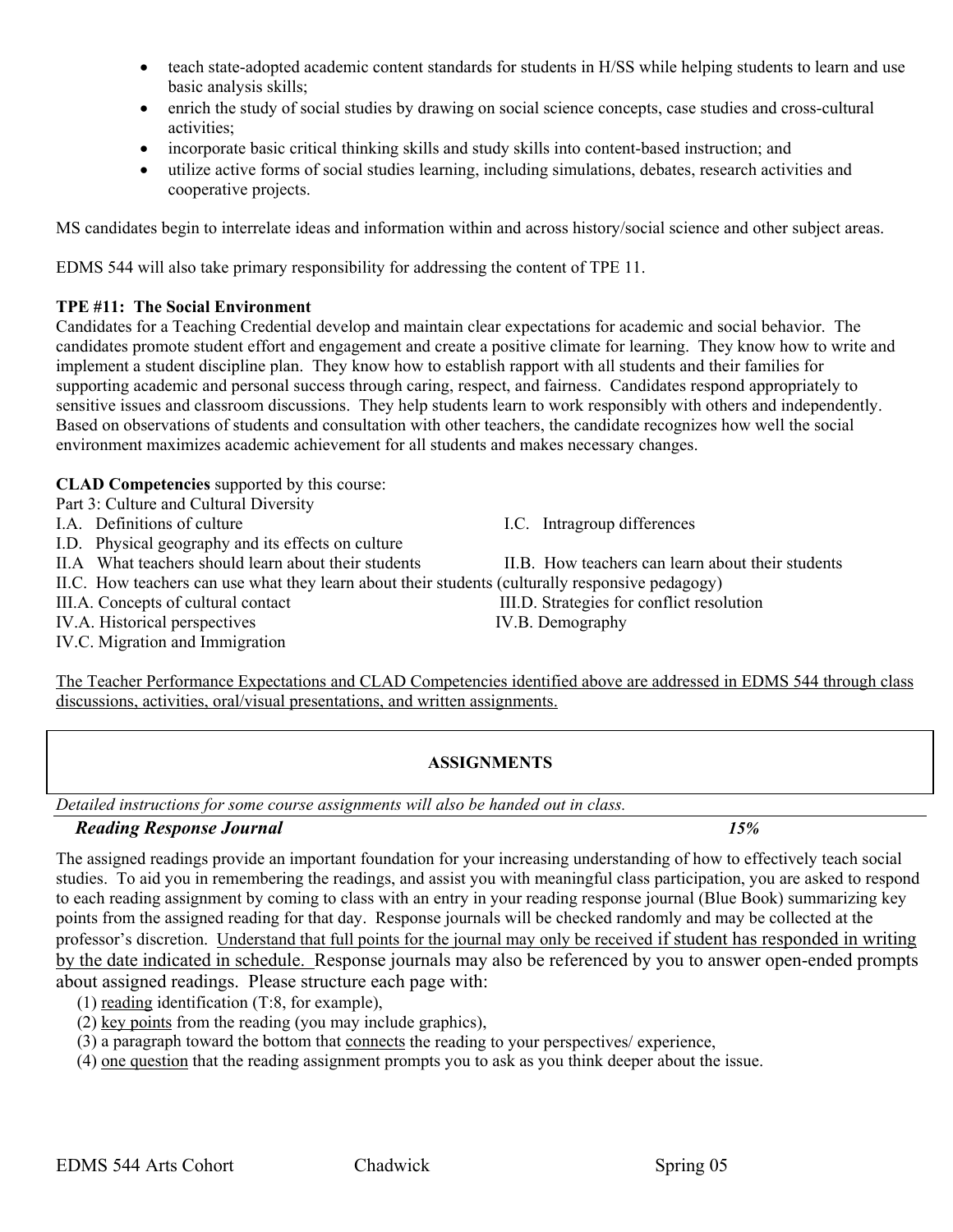# **Finding the** *Social Studies in You! A Physical Model Pass/Fail*

 Have you ever tried to explain who you are through six of the social studies disciplines? For this assignment you will reintroduce yourself to a group in our class by creating a physical model that illustrates aspects of you through each of the disciplines. You may use photographs, drawings, cutouts, objects, dance, theatre, music, or your imagination, etc. This activity models a way to engage your students, and will demonstrate your awareness of the disciplines. Aim to present for 4-5 minutes.

# *Pass/Fail <b>Pass/Fail Pass/Fail Pass/Fail Pass/Fail Pass/Fail*

The arts cohort will create a "legacy" to leave the university. You will have the opportunity to give creative input and explore possibilities within one of the four areas of the arts as related to the theme. Details to follow:

# **The following assignments will link together and create a well-developed social studies unit plan:**

# *Literature Connection 15%*

A wealth of children's literature exists that strongly supports the state standards for teaching social studies. This assignment will serve as the introduction to your unit. You will select *one children's literature book* appropriate for the grade level unit you will be developing. You will be required to present your book and explain how it can be used to advance children's thinking about the key social studies concept within your unit. Your handout will include a lesson plan with both a social studies objective and a visual and performing arts objective. (more details to come)

# *Community Resource / Field Trip Project 25%*

In this assignment you will explore and share information about a field trip site in San Diego County. By designing a variety of pre, during, and post-trip teaching activities that incorporate the arts and social studies, you will be able to plan an educational (rather than purely recreational) field trip to enhance understandings within your unit (more details to come).

# *Oral History Project 20%*

Collecting oral histories is an exciting way to help children understand that "history" is found all around us and is continually created. In this project, you will conduct an oral history interview about a topic that relates to your social studies unit. In addition, you will describe an oral history project you will implement for your students~ one that addresses the essential questions of your unit.

To support your own interview, you will bring to class on the designated day a primary source object (artifact, document, photographs, etc.) of significance to the person/topic of the interview. We will then create a "classroom museum".

# *Mock Interview Assignment 10%*

Imagine you are at a job interview and were just asked: "How will you teach social studies in your classroom?" Knowing how to teach and structure learning in social studies, and then being able to express your understanding, can be two different abilities. In order to help you eloquently articulate the knowledge you have gained through this course, as well as enhance your educational philosophy, you will participate in a mock interview. Be prepared to describe at least five (5) of the most important concepts or ideas you have learned in EDMS 544. It is suggested that you have quotes from the reading to support your responses.

# \*\*\*\*\*\*\*\*\*\**Anticipated Schedule including due dates for assignments will be available first class session\*\*\*\*\*\*\*\*\*\*\*\*\** **Assignments & Participation Percentage**

| Unit Plan                    | P/F |
|------------------------------|-----|
| Professionalism/TPE 11       | 15% |
| Reading Response Journal     | 15% |
| Self Model                   | P/F |
| <b>Literature Connection</b> | 15% |
| Community Field Trip         | 25% |
| Oral History Project         | 20% |
| Mock Interview               | 10% |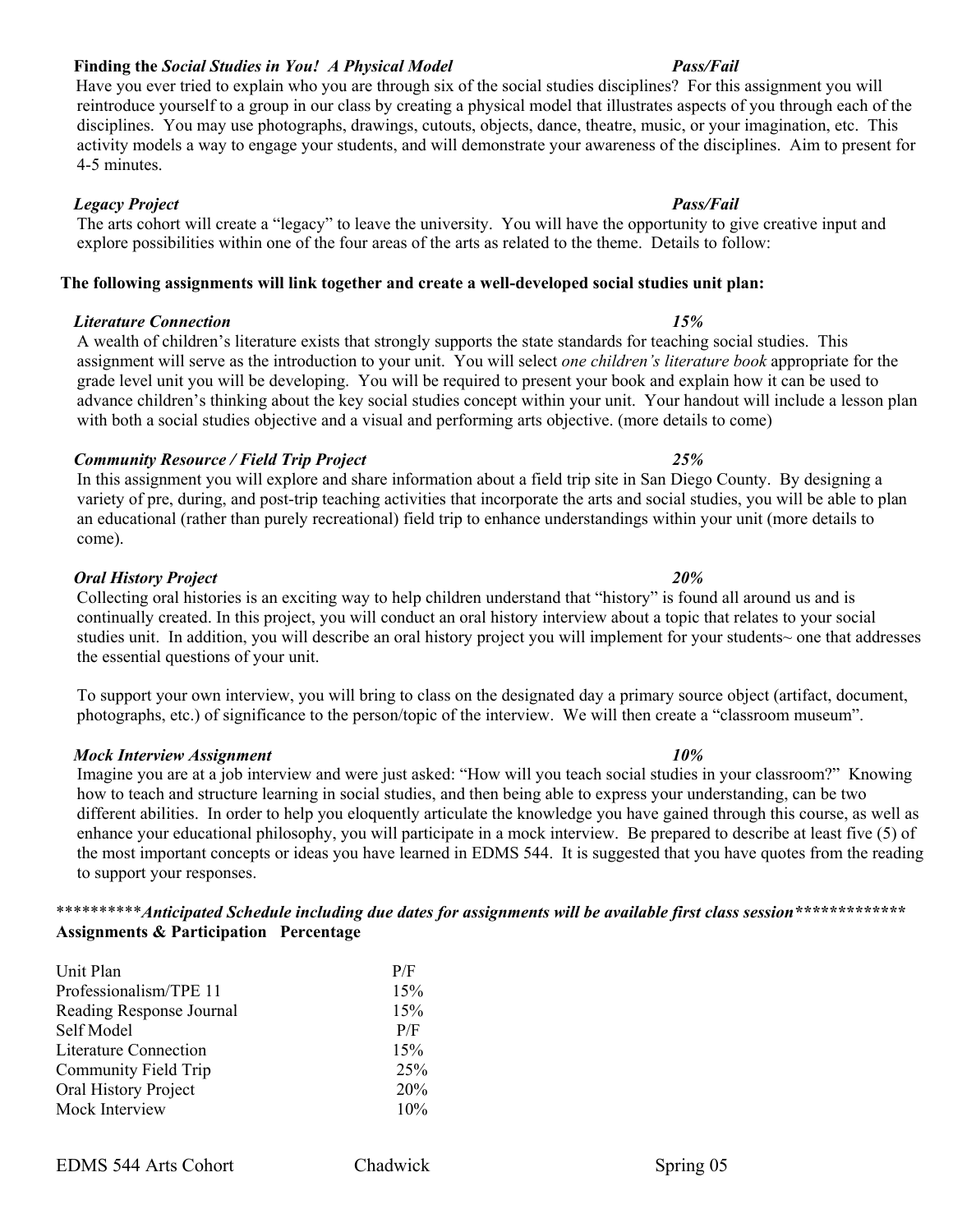# **Grading Scale:**

Assignments will be scored (1-4), using rubrics listing specific criteria to be addressed. Rubrics will be sent to students with each assignment. Assignments are weighted as listed above.

## **Exemplary "A" Students**

1. Demonstrate serious commitment to their learning, making full use of the learning opportunities available and searching out the implications of their learning for future use.

2. Complete all assignments thoroughly and thoughtfully toward the goal of developing an in-depth social studies unit, receiving 3.5-4.0 averages on all assignments.

3. Make insightful connections between all assignments and their developing overall understanding of social studies concepts; they continually question and examine assumptions in a genuine spirit of inquiry.

4. Students show a high level of achievement of course goals.

## **"B" Students**

1. Simply comply with the course requirements and expectations.

2. Complete all assignments, usually thoroughly and thoughtfully, receiving 2.7 -3.4 average on all assignments.

3. Usually connect assignments to their developing overall understanding of social studies concepts; may be satisfied with accepting their learning as it is received without deeply examining assumptions or seeking a higher level of understanding of the implications.

4. Students show reasonable achievement of course goals.

### **"C" Students**

1. Demonstrate an inconsistent level of compliance to course requirements and expectations.

2. Complete all assignments with limited thoroughness and thoughtfulness, receiving 1.7-2.6 average on all assignments.

3. Make limited connections between assignments and their developing overall understanding of social studies concepts; may not be open to examining assumptions or implications and may actually dismiss the importance of the understanding of social studies concepts.

4. Attempt, but show limited progress in achieving course goals.

California State University San Marcos COLLEGE OF EDUCATION

## **Mission Statement**

The mission of the College of Education Community is to collaboratively transform public education by preparing thoughtful educators and advancing professional practices. We are committed to diversity, educational equity, and social justice, exemplified through reflective teaching, life-long learning, innovative research, and ongoing service. Our practices demonstrate a commitment to student centered education, diversity, collaboration, professionalism, and shared governance.

*(adopted by COE Governance Community October, 1997)*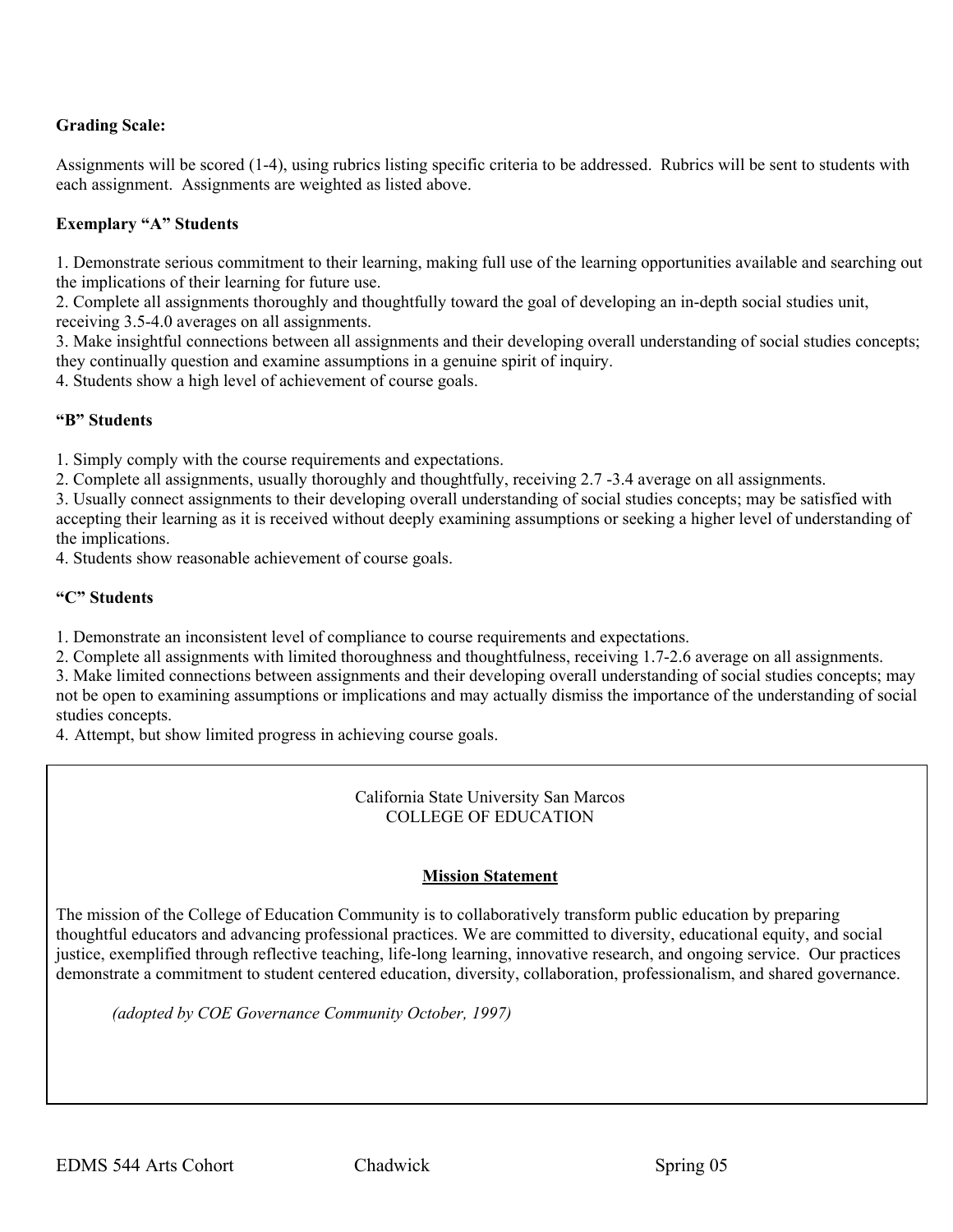# **Attendance Policy**

Due to the dynamic and interactive nature of courses in the College of Education, all students are expected to attend all classes and participate actively. At a minimum, students must attend more than 80% of class time, or s/he **may not receive a passing grade** for the course at the discretion of the instructor. Individual instructors may adopt more stringent attendance requirements. Should the student have extenuating circumstances, s/he should contact the instructor as soon as possible. *(Approved: 12/19/97)*

## **Authorization to Teach English Learners**

This credential program has been specifically designed to prepare teachers for the diversity of languages often encountered in California public school classrooms. The authorization to teach English learners is met through the infusion of content and experiences within the credential program, as well as additional coursework. Students successfully completing this program receive a credential with authorization to teach English learners. *(Approved by CCTC in SB 2042 Program Standards, August 02)*

## **Students with Disabilities Requiring Reasonable Accommodations**

Students must be approved for services by providing appropriate and recent documentation to the Office of Disable Student Services (DSS). This office is located in Craven Hall 5205, and can be contacted by phone at (760) 750-4905, or TTY (760) 750-4909. Students authorized by DSS to receive reasonable accommodations should meet with their instructor during office hours or, in order to ensure confidentiality, in a more private setting.

# **CSUSM Academic Honesty Policy**

"Students will be expected to adhere to standards of academic honesty and integrity, as outlined in the Student Academic Honesty Policy. All written work and oral assignments must be original work. All ideas/materials that are borrowed from other sources must have appropriate references to the original sources. Any quoted material should give credit to the source and be punctuated with quotation marks.

Students are responsible for honest completion of their work including examinations. There will be no tolerance for infractions. If you believe there has been an infraction by someone in the class, please bring it to the instructor's attention. The instructor reserves the right to discipline any student for academic dishonesty in accordance with the general rules and regulations of the university. Disciplinary action may include the lowering of grades and/or the assignment of a failing grade for an exam, assignment, or the class as a whole."

# **University Writing Requirement**

Every course at CSUSM must have a writing requirement of at least 2500 words. In EDMS 544, the Field Trip Project, Oral History Project, Unit Plan, Mock Interview, and Literature Connection will collectively contain at least 2500 words.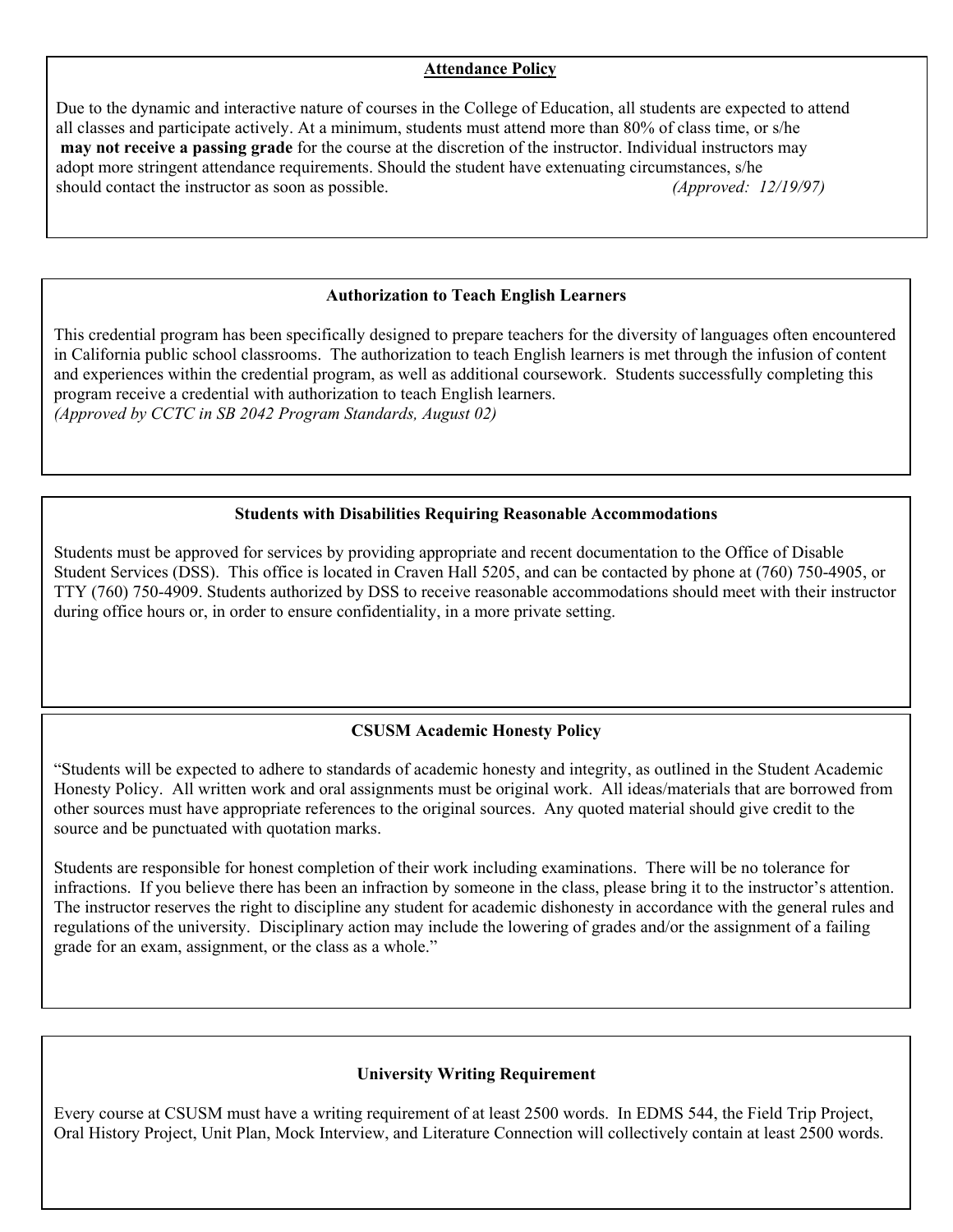| PART 1:<br><b>LANGUAGE STRUCTURE AND</b><br><b>FIRST- AND SECOND-LANGUAGE</b><br><b>DEVELOPMENT</b>                                             | <b>PART 2:</b><br><b>METHODOLOGY</b><br>OF BILINGUAL, ENGLISH<br><b>LANGUAGE DEVELOPMENT,</b><br>AND CONTENT INSTRUCTION       | <b>PART 3:</b><br><b>CULTURE AND</b><br><b>CULTURAL DIVERSITY</b>                                                                                               |
|-------------------------------------------------------------------------------------------------------------------------------------------------|--------------------------------------------------------------------------------------------------------------------------------|-----------------------------------------------------------------------------------------------------------------------------------------------------------------|
| I. Language Structure and Use:<br><b>Universals and Differences</b><br>(including the structure of English)                                     | I. Theories and Methods of<br><b>Bilingual Education</b>                                                                       | <b>I. The Nature of Culture</b>                                                                                                                                 |
| A. The sound systems of language<br>(phonology)                                                                                                 | A. Foundations                                                                                                                 | A. Definitions of culture                                                                                                                                       |
| <b>B.</b> Word formation (morphology)                                                                                                           | <b>B.</b> Organizational models: What<br>works for whom?                                                                       | <b>B.</b> Perceptions of culture                                                                                                                                |
| C. Syntax                                                                                                                                       | C. Instructional strategies                                                                                                    | C. Intra-group differences (e.g.,<br>ethnicity, race, generations, and<br>micro-cultures)                                                                       |
| <b>D.</b> Word meaning (semantics)                                                                                                              | II. Theories and Methods for<br><b>Instruction In and Through English</b>                                                      | D. Physical geography and its effects<br>on culture                                                                                                             |
| E. Language in context                                                                                                                          | A. Teacher delivery for both English<br>language development and content<br>instruction                                        | E. Cultural congruence                                                                                                                                          |
| F. Written discourse                                                                                                                            | <b>B.</b> Approaches with a focus on<br>English language development                                                           | II. Manifestations of Culture:<br><b>Learning About Students</b>                                                                                                |
| G. Oral discourse                                                                                                                               | C. Approaches with a focus on<br>content area instruction (specially<br>designed academic instruction<br>delivered in English) | A. What teachers should learn about<br>their students                                                                                                           |
| H. Nonverbal communication<br>I. Language Change                                                                                                | <b>D.</b> Working with paraprofessionals                                                                                       | <b>B.</b> How teachers can learn about their<br>students<br>C. How teachers can use what they<br>learn about their students (culturally<br>responsive pedagogy) |
| II. Theories and Factors in First- and<br><b>Second-Language Development</b>                                                                    | <b>III.</b> Language and Content Area<br><b>Assessment</b>                                                                     | <b>III. Cultural Contact</b>                                                                                                                                    |
| A. Historical and current theories and<br>models of language analysis that have<br>implications for second-language<br>development and pedagogy | A. Purpose                                                                                                                     | A. Concepts of cultural contact                                                                                                                                 |
| <b>B.</b> Psychological factors affecting first-<br>and second-language development                                                             | <b>B.</b> Methods                                                                                                              | <b>B.</b> Stages of individual cultural contact                                                                                                                 |
| C. Socio-cultural factors affecting first-<br>and second-language development                                                                   | C. State mandates                                                                                                              | C. The dynamics of prejudice                                                                                                                                    |
| D. Pedagogical factors affecting first-<br>and second-language development                                                                      | <b>D.</b> Limitations of assessment                                                                                            | <b>D.</b> Strategies for conflict resolution                                                                                                                    |
| E. Political factors affecting first- and<br>second-language development                                                                        | E. Technical concepts                                                                                                          | IV. Cultural Diversity in U.S. and<br>CA.                                                                                                                       |
|                                                                                                                                                 |                                                                                                                                | A. Historical perspectives                                                                                                                                      |
|                                                                                                                                                 |                                                                                                                                | <b>B.</b> Demography                                                                                                                                            |
|                                                                                                                                                 |                                                                                                                                | C. Migration and immigration                                                                                                                                    |